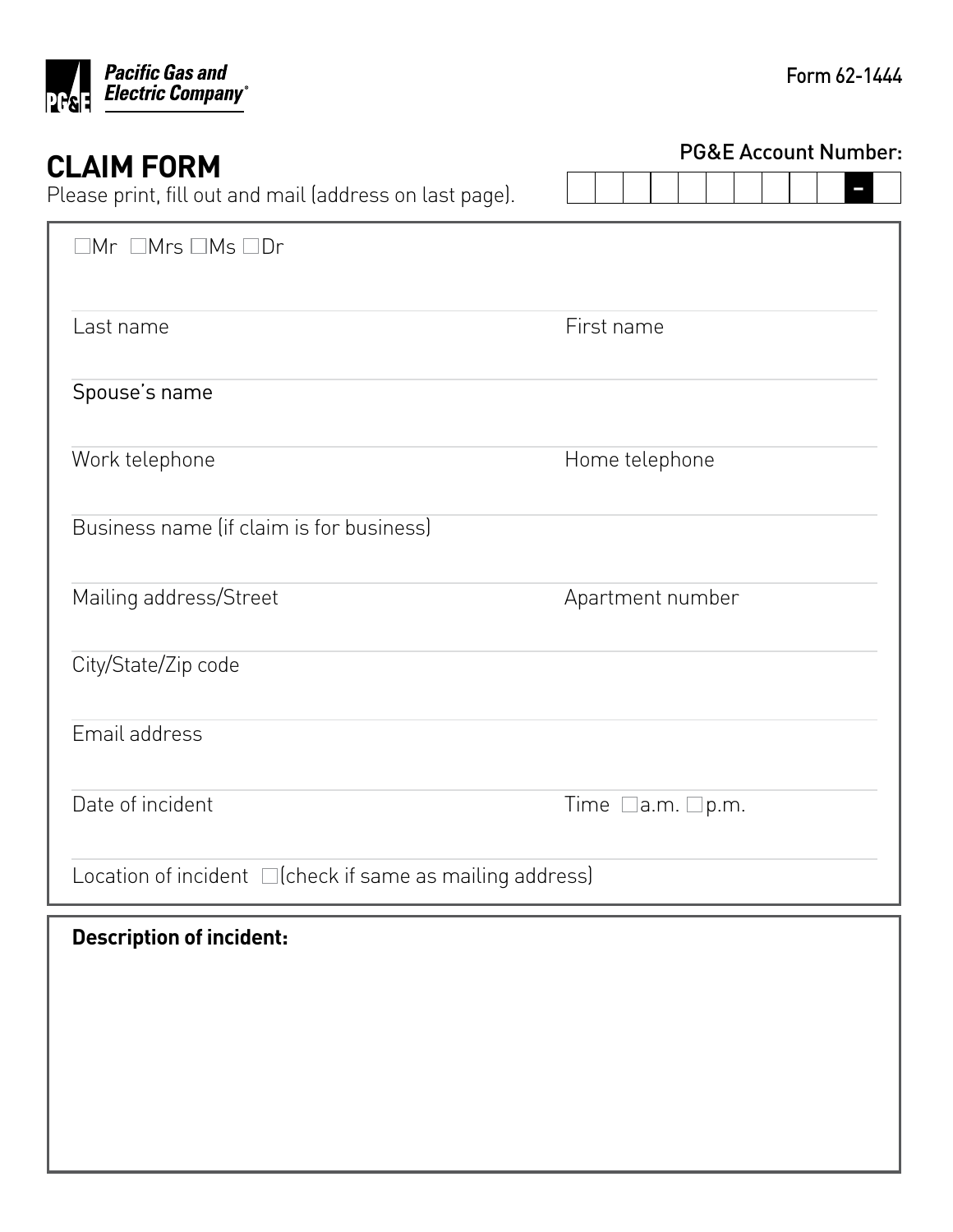**PROPERTY DAMAGE:** Attach repair estimates, invoices, proof of purchase, or supporting documents. (DO NOT send originals).

**FOOD SPOILAGE:** Include a separate itemized list of each item of food spoiled and documentation of cost.

**NOTE:** Under California damages law you are entitled to reimbursement for the lesser of fair market value or the cost to repair your damaged property. We use the replacement cost of the item and depreciate that amount to arrive at the fair market value. You may consider consulting with your insurance carrier.

|                   | Item description   Make/Brand   Model: Name/Number/Size   Age | <b>Amount claimed</b> |
|-------------------|---------------------------------------------------------------|-----------------------|
|                   |                                                               |                       |
|                   |                                                               |                       |
|                   |                                                               |                       |
|                   |                                                               |                       |
|                   |                                                               |                       |
|                   |                                                               |                       |
| Ware vou injurad? | Total amount claimed $\phi$                                   |                       |

#### **Were you injured?**

Total amount claimed  $\phi$ 

 $\Box$  Yes  $\Box$  No If yes, please describe:

**Other losses** (lost wages, lost revenue, medical expenses, etc.) Use Additional paper if necessary.

**Witness(s):** Name/Address/Telephone

 $\Box$ PG&E employee  $\Box$ Other

**I understand that Pacific Gas and Electric Company will review all documentation in support of this claim. I certify that the foregoing is true and correct.** 

Prepared by **Relationship to claimant** 

**Signature** 

Date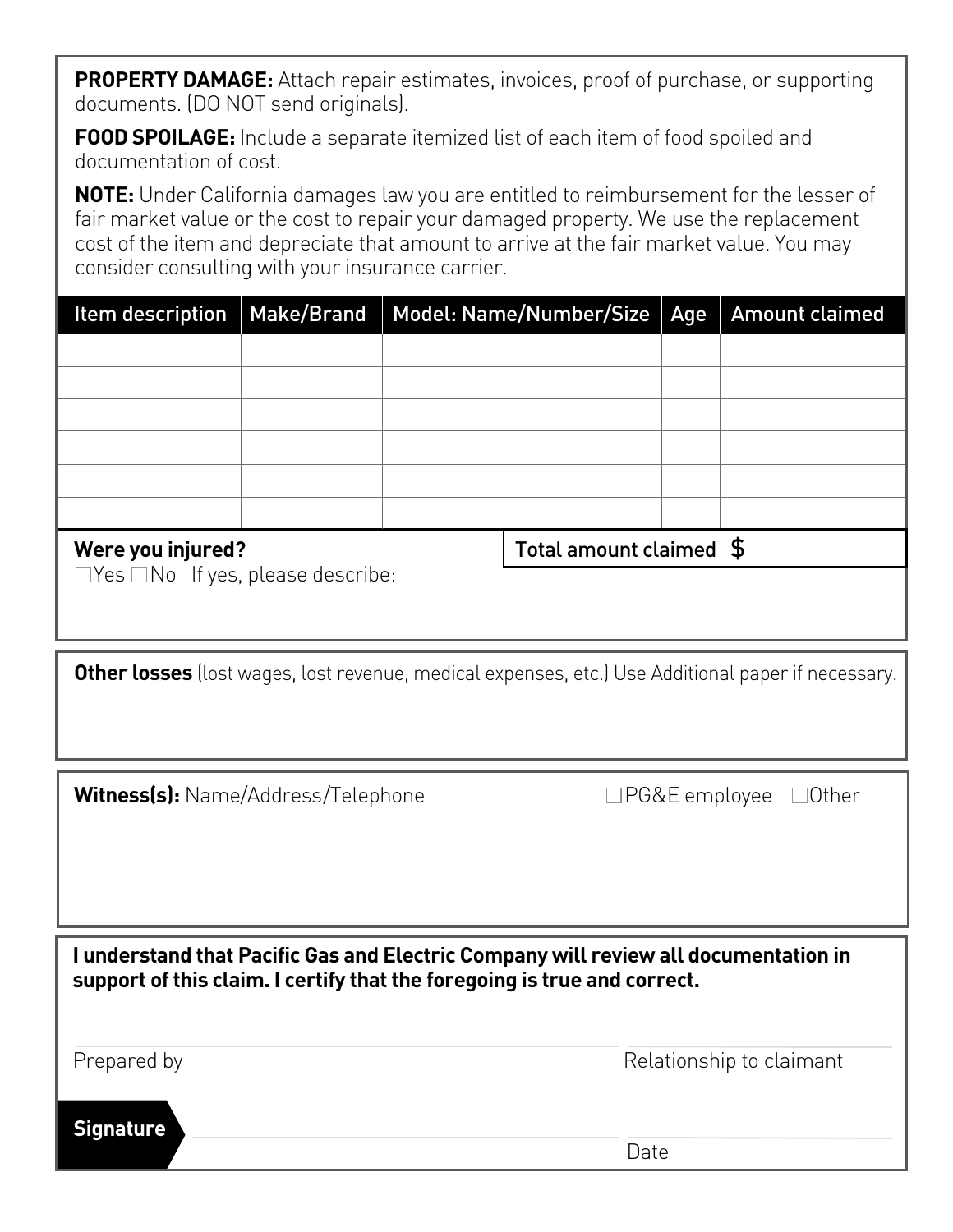# **CLAIMS PROCESS**

We understand you have sustained a loss and you believe PG&E may be responsible. If we prove to be responsible, we want to promptly and fairly compensate you. To evaluate your claim, we must determine how the incident happened, whether or not we caused it, and compensate you fairly under the law. Below are some frequently asked questions about submitting a claim to Pacific Gas and Electric Company.

#### **What is the claims policy and process?**

It is PG&E's policy to respond to claims promptly and fairly. We evaluate each claim based on the information you provide and our investigation. The time to investigate your claim will depend on the information you provide and the complexity of the incident. Our goal is to reach a decision on your claim within 30 days of its receipt. However, if there are complex issues involved, or if we need additional information, the process may take longer.

**Who is responsible for damages?** Generally speaking, PG&E is responsible for damages that result from its negligence. If any person, business or property is damaged because PG&E does something unreasonable, or because we unreasonably fail to do something that should have been done, then we are obligated to reimburse reasonable damages. We are not responsible for damages that we do not cause or that are the result of forces beyond our control. For example, in most instances we are not responsible for power outages or voltage fluctuations caused by earthquakes, weather conditions (such as lightning, floods, heavy storms, extreme heat or winds) curtailments or outages initiated at the direction of any electric grid operator or due to a failure of gas supplies not caused by us. There may be situations in which PG&E is only partially responsible for a loss. In those cases we will offer to pay our fair share.

**What is your responsibility?** You have a duty to mitigate your damages, which means that you have to minimize the loss, and to make sure that losses or expenses incurred because of an incident are not accumulating needlessly and that they are reasonable in relation to the loss.

**What do you need to provide?** You should retain copies of all receipts so you can provide full and accurate documentation of your losses or damages. You can help us expedite your claim by completing the claim form as thoroughly as possible, and by enclosing appropriate photographs and supporting documentation. Below are general examples.

| <b>Property</b><br>damage    | Personal<br>injury <sup>*</sup> | Food<br>spoilage**          |  |  |
|------------------------------|---------------------------------|-----------------------------|--|--|
| Detailed repair<br>estimates | Date<br>of birth                | Itemized<br>purchase        |  |  |
| Detailed repair              | Gender                          | receipts                    |  |  |
| invoices                     | Treatment                       | Itemized list               |  |  |
| Purchase<br>receipts         | bills                           | of cost and<br>type of food |  |  |
|                              | Treatment<br>records            |                             |  |  |
| Appraisals                   |                                 | List to identify            |  |  |
| Photographs                  | Prescription<br>receipts        | if items were<br>frozen or  |  |  |
| Rental                       |                                 | refrigerated                |  |  |
| receipts                     |                                 | Photographs                 |  |  |

| Lost<br>wages | <b>Business</b><br>losses | <b>Miscellaneous</b><br>losses |  |  |
|---------------|---------------------------|--------------------------------|--|--|
| Amount of     | Tax records               | Hotel receipts                 |  |  |
| time off      | Bank                      | Restaurant                     |  |  |
| Employer's    | statements                | receipts                       |  |  |
| verification  | Payroll                   | Car rental                     |  |  |
| Payroll       | records                   | receipts                       |  |  |
| stubs         | Revenue<br>statements     |                                |  |  |
|               | Expense<br>statements     |                                |  |  |
|               | Sales receipts            |                                |  |  |

(footnotes on next page)